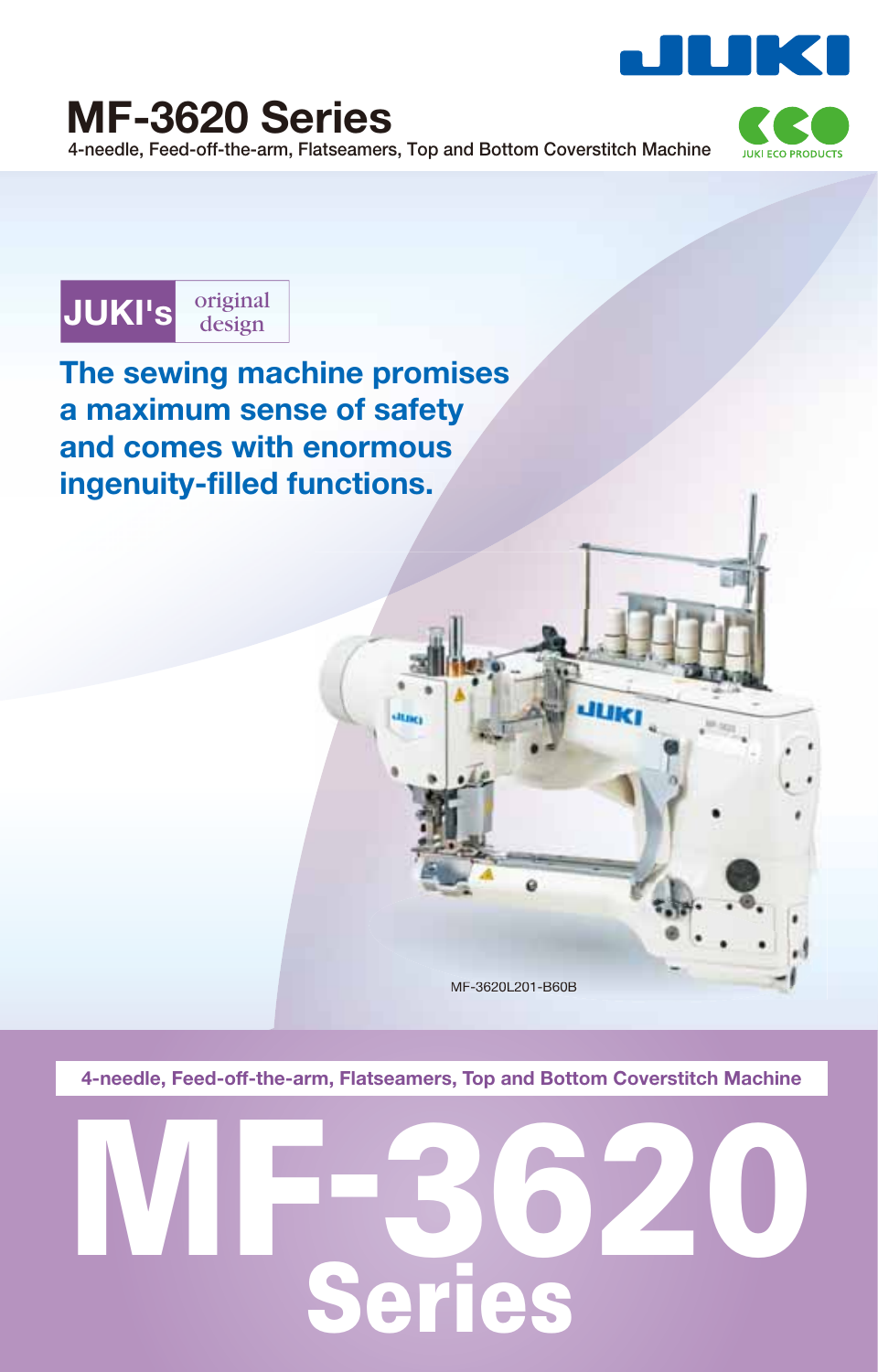4-needle, Feed-off-the-arm, Flatseamers, Top and Bottom Coverstitch Machine

## MF-3620 Series

## **JUKI's original design 4-needle flat seamer has been launched.**

The sewing machine is provided with various functions for easier use and an increased sense of safety to achieve beautifully finished seams with consistency. The sewing machine prevents oil leakage. As a result, stain removal work is no longer required to allow the sewing machine to maintain increased productivity.



**■Direct-drive type**

**A mounting base for the direct-drive type machine head is provided as standard with a hand pulley.**



## **A direct-drive type model has been added.**

A servomotor is installed on the machine head for adopting the direct-drive mechanism. The power consumption has been reduced by approximately 52 % as compared with the conventional model.

Since the sewing machine provides superb responsiveness, the material can be controlled as desired when sewing a curve part.

In addition, the belt-drive type sewing machine (when a servomotor is used) has also had its power consumption reduced by 32 %.

## **Oil leakage is prevented.**

#### **Flame**

The frame is shielded and equipped with mechanisms for micro-quantity lubrication and JUKI's unique forced oil circulation.The thread take-up mechanism arranged on the outside of the arm prevents the entry of oil splashes and dust.

**Power consumption**



\*When the sewing machine availability factor is 25%.



**Looper section**

The MF-3620 is also configured with JUKI's unique oil-thrower mechanism to protect the looper section from oil infiltration. Excess oil is speedily reclaimed via the new oil groove.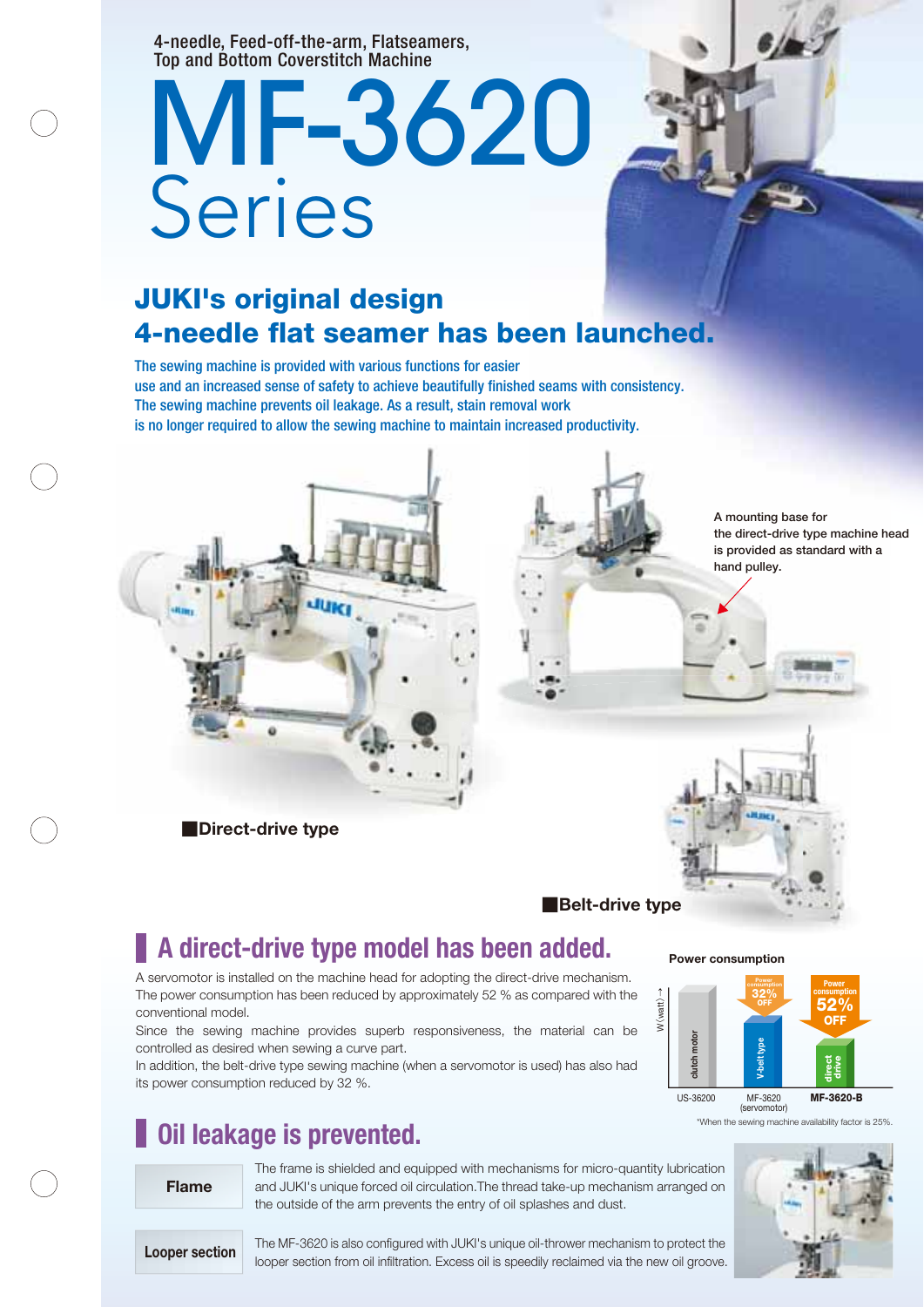## **One-side trimming type**

The sewing machine is applicable to a broad range of materials, from relatively light-weight materials such as underwear and boxer briefs, to heavy-weight materials such as men's briefs and sweat shirts (fleece).



## MF-3620 **L100**

**Provided with one-side trim presser foot, edge guide and spreader.**

Generally, the material is cut on its right side. However, it is possible to cut the material on its left edge by installing the edge guide on the left side of the sewing machine.

## **Both-side trimming type**

The sewing machine is applicable to light-weight materials, in particular, such as boxer briefs, ladies' shorts, underwear, sportswear, and swimsuit.

## MF-3620 **L200**



**Provided with both-side trim presser foot, lap former**

The sewing machine sews two plies of materials by cutting their edges with the cloth trimming knife by using the presser foot for a both-side cutting lap seam.

Using this function, beautifully finished seams are produced with no material edges lying outside the seams. It is recommended that this function be used when joining the crotches of ladies' shorts and sewing the side seams of underwear.



#### MF-3620 **L201** For swimsuit

**Provided with both-side trim special presser foot, lap former**



both-side

Finished seam with top covering

Finished seam with top

Finished seam with top  $\Gamma$ covering

Finished seam with top  $\Gamma$ covering

trimming type (lap former)

Cloth trimming knife

Cloth trimming knife

By the adoption of a special presser foot for both-side cutting lap seams, beautifully finished seams are produced without missing stitches or uneven material feed even when using elastic materials. Difficult-to-sew materials which have been difficult to sew with the sewing machine are now sewn with stronger seams by increasing the material-edge lapping amount.

One-side trimming

One-side trimming

Both-side trimming



**Provided with 1.28mm stepped special gauge, both-side trim special presser foot and lap former** Both-side trimming

Since the machine has adopted a hinge gauge with a 1.28mm step, the machine is able to smoothly sew thick multi-layered parts of material, such as the crotches of men's briefs. (covering



#### MF-3620 **L211**

MF-3620 **L210**

**Provided with 1.0mm stepped special gauge, both-side trim special presser foot and lap former**





By the adoption of a gauge which has a 1.0-mm step part, the taped section of boxer briefs and tank-tops can be sewn beautifully without stitch gathering or being stretched at the end of sewing. In addition, the increased material-edge lapping amount helps increase the strength of seams.

#### **Front-placket tape attaching type** MF-3620 **T300**



Provided with a presser foot for one-side and both-side trimming (finished style is the butting finish). Since the machine is not intended for top covering, no spreader is required.



This sewing machine is of the front-placket tape attaching type for men's briefs and thermal-insulating underwear. The folder is designed for a specified tape width of 3/4 inch (19 mm) and finished width of 3/8 inch (9.5 mm).

## **Julti-purpose one-side/both-side trimmi**

## MF-3620 **U300**

**Provided with one-side/both-side trim presser foot, edge guide and lap former**

It is possible to select either one-side cutting or both-side cutting according to the products to be sewn. In the case of one-side cutting, the presser foot for the single-side cutting (butt seam in the case



of both-side cutting) and the edge guide have to be used. In the case of both-side cutting, the presser foot for the both-side cutting and the lap former have to be used. The sewing machine is widely applicable such as to joining the crotches of men's briefs and ladies' shorts, and sewing the side seams of swimsuits, knit shirts and T-shirts.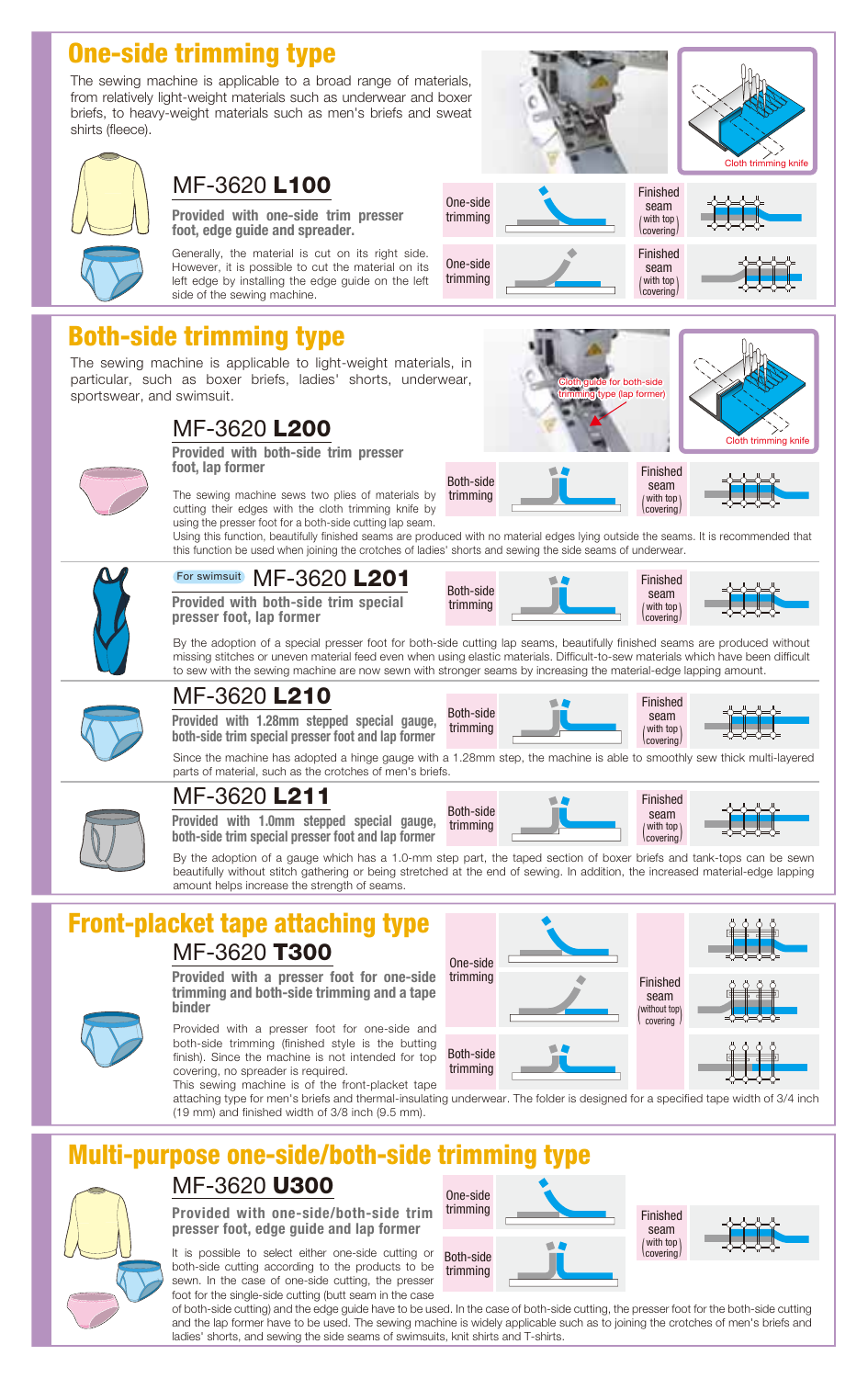## JUKI's original design JUKI's unique safety and elaborated features are incorporated in every section of the sewing machine.

#### **The sewing machine is provided as standard with a micro-lifter.**

Elastic materials or delicate materials can be sewn with the presser foot slightly raised from the start to the end of sewing, thereby reducing material slippage and damage.



### **Damage by the feed dog is reduced.**

The presser foot of the flat seamer is a special one in which a cloth cutting mechanism is installed. This special presser foot has been originally designed by JUKI, making the most out of its technology. The presser foot ensures a smoother feed of the material and helps reduce the load applied to the material. (In addition, the service life of the cloth cutting knife is lengthened.)



#### **The overlapped amount of the materials is adjustable by means of a presser foot shoes. (L200 type)**

For the both-side trimming type machine (L200), the finished overlapped amount of the materials may not be sufficient depending on the characteristics of the material. In such a case, the overlapped amount of the materials can be adjusted by means of the presser foot shoes supplied with the unit.



A safety cover has been provided to prevent injury by the bobbin thread cam section.



#### **JUKI ECO PRODUCTS**

#### **The MF-3620 Series is an eco-friendly product which complies with JUKI ECO PRODUCTS standards for protecting the environment.**

#### **Direct-drive Hand-pulley type**

- **JUKI ECO PRODUCTS**
- other restrictions, such as those of the RoHS Directive.<br>As compared with the conventional model, the MF-3620(Direct-drive type) reduces noise by 1.8dB and vibration by 1.3dB.
- 

#### **Belt-drive type**

- 
- This sewing machine reduces power consumption by 32% as compared with the conventional models.<br>The sewing machine complies with the "Juki Group Green Procurement Guidelines" on the use of hazardous substances, which is str other restrictions, such as those of the RoHS Directive.

This sewing machine reduces power consumption by 52% as compared with the conventional models.<br>The sewing machine complies with the "Juki Group Green Procurement Guidelines" on the use of hazardous substances, which is str

As compared with the conventional model, the MF-3620(Belt-drive type) reduces noise by 2.1dB and vibration by 0.5dB.

#### **For details of JUKI ECO PRODUCTS, refer to : http://www.juki.co.jp/eco\_e/index.html**

\* The RoHS Directive is an EU Directive limiting the use of 6 hazardous substances (lead, hexavalent chromium, mercury, cadmium, PBB and PBDE) in electrical and electronic equipment.<br>The Juki Green Procurement Guideline is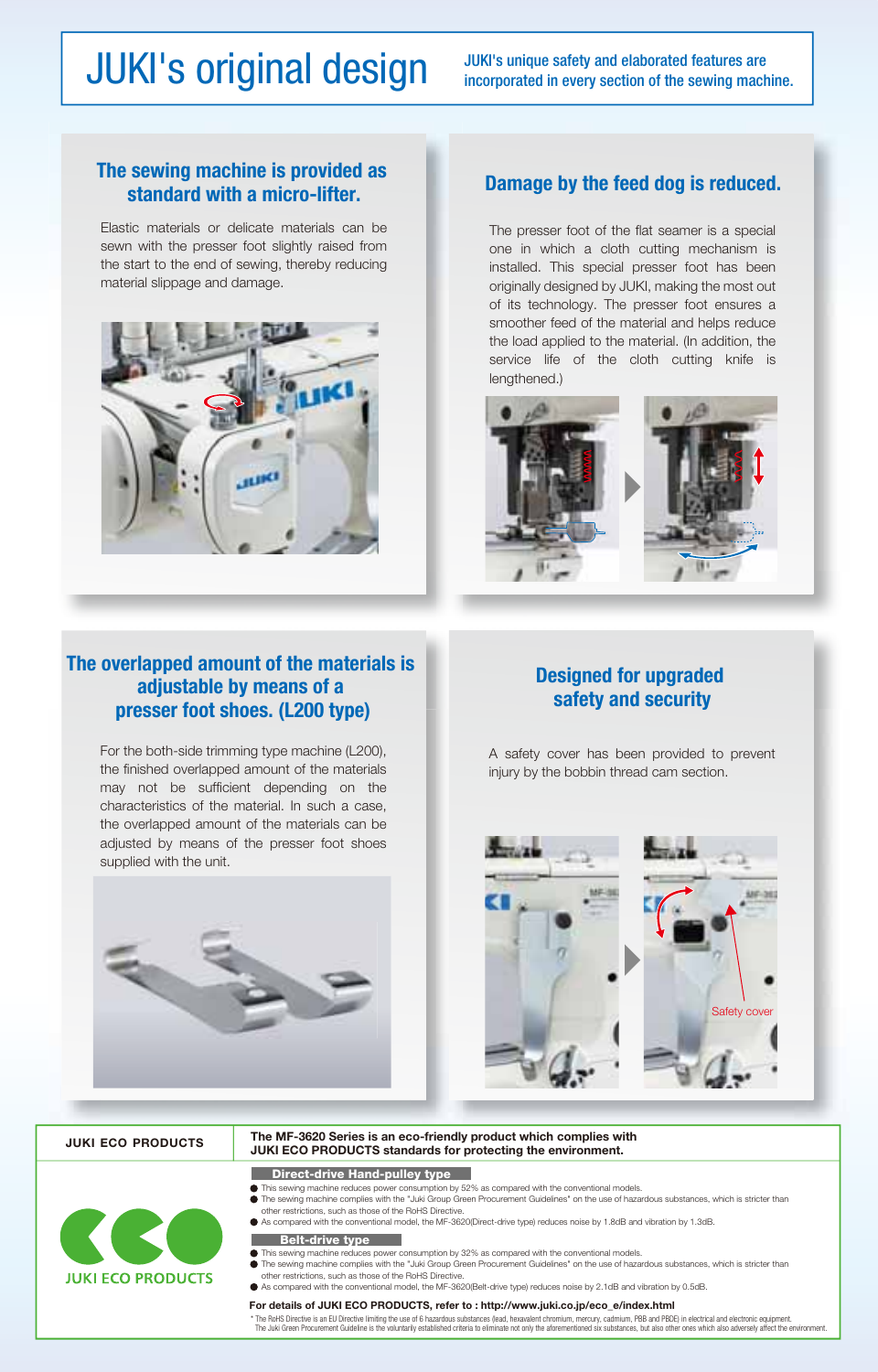**OPTION**

#### **●DD\_CLUTCH\_BASE (Asm.) : MT-05 (exclusively used for the belt-drive type machine)**



The MT-05 (DD\_CLUTCH\_BASE asm) is required to install the belt-drive type sewing machine on the table.

\* At the placement of your order for the sewing machine, The MT-05 should also be ordered as well.

The DD CLUTCH base and two rubber cushions and mounting screws are supplied with the MT-05. The wooden auxiliary plate is not included in the MT-05. The MT-05 should be ordered as a product where necessary.

In addition, the wooden auxiliary plate (40074164) should be ordered together as a part.

#### **●Pneumatic auto-lifter: 40074870**



The presser foot can be lifted/lowered by depressing the back part of the pedal. This helps reduce operator fatigue, as lifting/lowering of the presser foot is frequently carried out during sewing work.

#### **●Pneumatic chain-off thread cutter (chopper type): 40074871**



The pneumatic chain-off thread cutter is designed to cut off chain-off thread with a single touch of the knee switch. The pneumatic suction unit sucks up cloth

#### **●Pneumatic suction unit: 40074872**



chips cut off by the knife. This helps keep a clean and comfortable work environment free from dust and debris.

To use the three optional pneumatic devices, the regulator asm. (40003560) and pneumatic coupling (bore diameter: Rc 1/4 (for both IN and OUT)) are required. Union  $\Phi$ 4 should be selected for the presser foot lifter and chain-off thread trimming device. Union  $\Phi$ 6 should be selected for the dust collector. In addition, the regulator pressure should be set at 5 Mpa.

### **■SPECIFICATIONS**

| <b>Model name</b>                              | MF-3620-B (direct-drive type)                           | MF-3620 (belt-drive type) |  |
|------------------------------------------------|---------------------------------------------------------|---------------------------|--|
| <b>Application</b>                             | Light- to heavy weight (knit)                           |                           |  |
| <b>Stitch type(USA)</b>                        | 4-needle, flatseamers, top and bottom coverstitch (607) |                           |  |
| Max. sewing speed                              | 4,200sti/min*                                           |                           |  |
| Stitch length                                  | $1.6 \sim 2.5$ mm (standard 2.1mm)                      |                           |  |
| Needle gauge                                   | 5.2mm, 6.0mm                                            |                           |  |
| Needle bar stroke                              | 30 <sub>mm</sub>                                        |                           |  |
| <b>Needle</b>                                  | FL $\times$ 118GCS (#10S) #9S ~ #12S                    |                           |  |
| <b>Retainer needle</b>                         | <b>FLG-8 #8</b>                                         |                           |  |
| Lift of the presser foot                       | 6.5 <sub>mm</sub>                                       |                           |  |
| Differential feed ratio                        | $1:0.7 \sim 1:1.5$                                      |                           |  |
| Differential feed adjustment                   | By lever                                                |                           |  |
| Lubrication                                    | Automatic (frame: minute-quantity lubrication)          |                           |  |
| <b>Lubricating oil</b>                         | JUKI New Defrix Oil No.2 (equvalent to ISO VG32)        |                           |  |
| Power requirement/<br><b>Power consumption</b> | 3-phase 200V/300VA                                      |                           |  |
| Weight of the machine head                     | 25Kq                                                    | 22.5Kg                    |  |

\*"sti/min" stands for "Stitches per Minute."